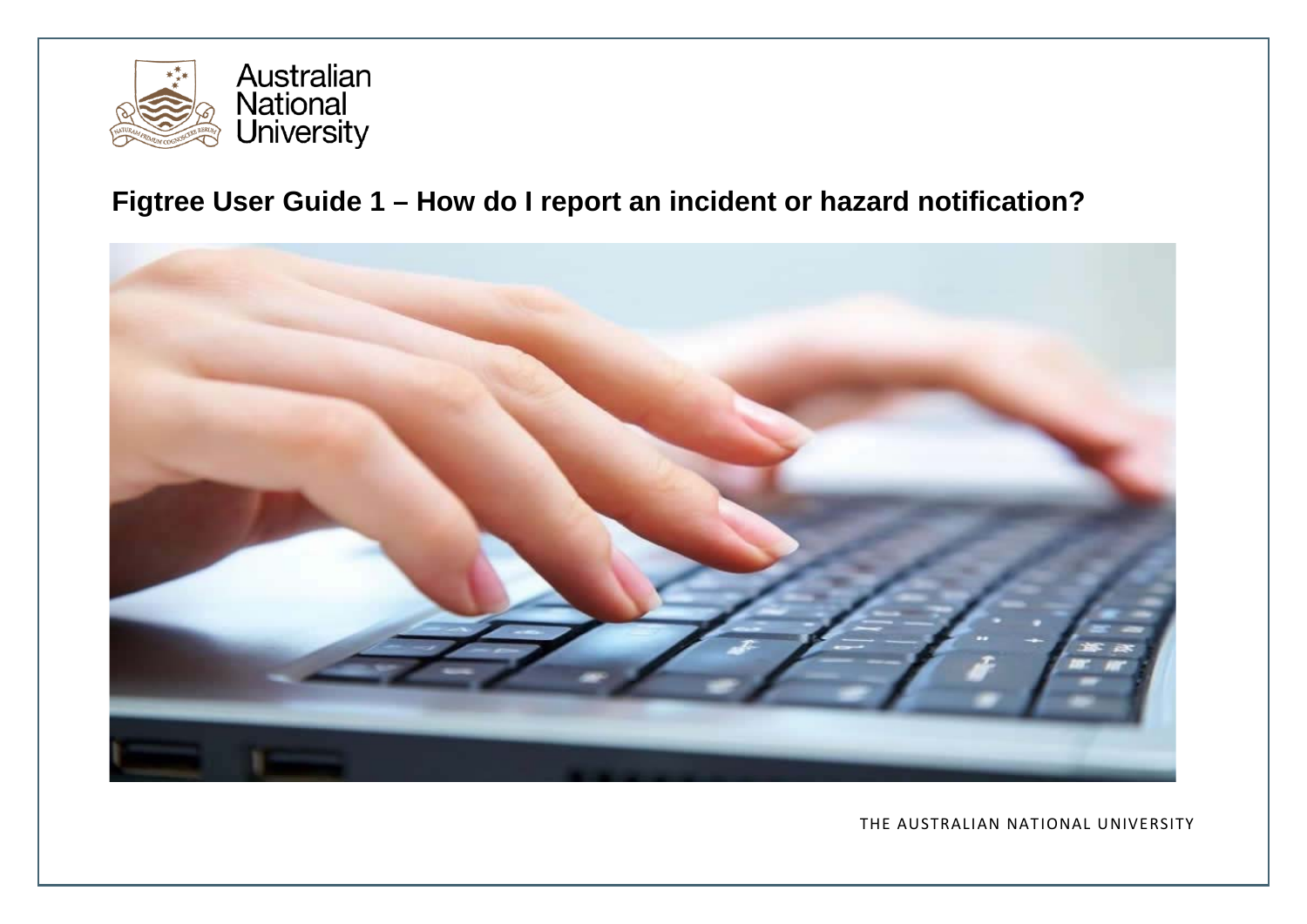

## **What is Figtree?**

Figtree is the University's new workplace safety incident and hazard reporting tool. Effective 1 July 2017, all staff will be required to use the online reporting tool to complete an incident or hazard notification.

### **Duty of Care**

Staff are encouraged to complete all the associated fields in Figtree when reporting an incident or hazard. This will ensure all information about the incident is provided, particularly in situations that need to be notified to regulatory bodies. This also ensures that accurate reporting to work areas can be provided to assist in hazard identification and system improvements. Providing all details will also be beneficial as part of the injury management process to ensure that appropriate and timely support can be offered to the staff member.

## **Where do I access Figtree?**

Users can access Figtree:

- Through the current 'Submit Incident Notification' HR Quick Links in HORUS;
- Via the [Figtree Workplace](https://services.anu.edu.au/information-technology/software-systems/figtree-workplace-safety-incident-hazard-reporting-tool) Incident & [Hazard Reporting Tool webpage](https://services.anu.edu.au/information-technology/software-systems/figtree-workplace-safety-incident-hazard-reporting-tool) using the 'Login to Figtree' button; or
- By using the link available on the [Human](https://services.anu.edu.au/human-resources/health-safety)  [Resources >> Health & Safety webpage.](https://services.anu.edu.au/human-resources/health-safety)

## **User Login Instructions**

User login details to access Figtree are the same as your HORUS details. After entering your **username** and **password** proceed to click on the blue **'Sign in'** button to the right of your screen.

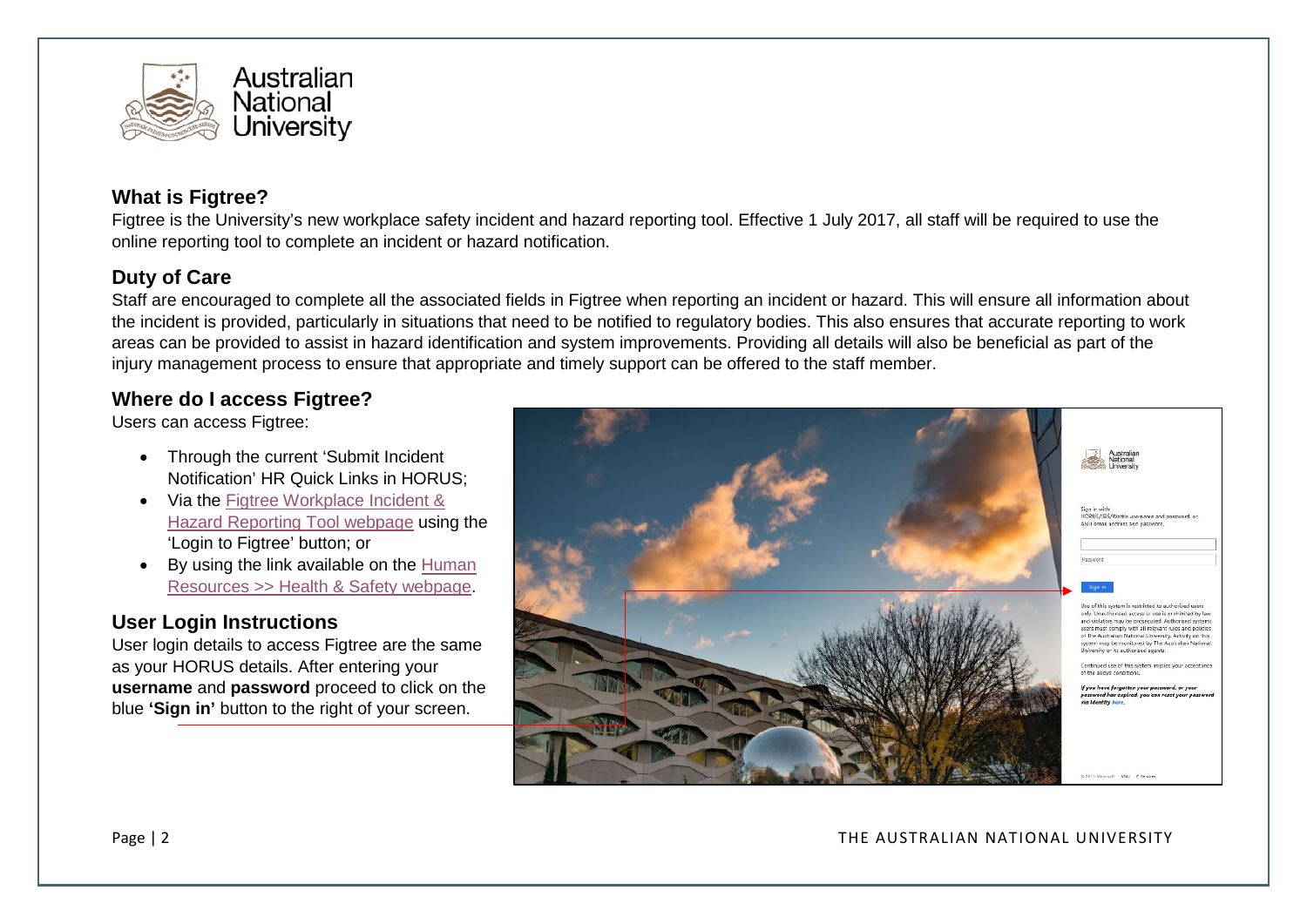

# **How do I report an incident notification?**

User will be automatically redirected to the 'Incident Form' (screenshot below) for completion.

| B.<br>$\leftarrow$ $\rightarrow$<br>÷                                                                    | System Incident Management Hazards Compliance |                                     |                          |           |                                                           |
|----------------------------------------------------------------------------------------------------------|-----------------------------------------------|-------------------------------------|--------------------------|-----------|-----------------------------------------------------------|
| NTT DATA                                                                                                 | <b>New Incident</b>                           |                                     |                          |           |                                                           |
| <b>NTT DATA Figtree Systems</b>                                                                          | Incident                                      |                                     |                          |           |                                                           |
| Comcare                                                                                                  |                                               |                                     |                          |           | Important to complete all mandatory                       |
| <b>Quick Menu</b>                                                                                        | Recorded date 10/07/2017                      |                                     |                          | fields    |                                                           |
|                                                                                                          | Organisation                                  |                                     |                          | ◢         |                                                           |
| mmary<br>Complete all Mandatory fields                                                                   | Reported by                                   | ◢<br>Supervisor                     | ◢                        | $\bullet$ | Complete the form with as much                            |
|                                                                                                          | Incident date                                 | mo.<br>Incident time                | Confidential             |           |                                                           |
| Complete the form with as much<br>information as possible to clearly<br>describe the Incident and events | Incident location details                     | <b>Use Map</b>                      | <b>Incident location</b> |           | information as possible to clearly                        |
| leading up to the Incident                                                                               | Describe how the incident                     |                                     |                          |           | describe the Incident and events                          |
| The Organisation Structure should                                                                        | occurred                                      |                                     |                          |           | leading up to the event.                                  |
| have the relevant area selected                                                                          | Immediate action                              |                                     |                          | $\bullet$ |                                                           |
| Provide detailed location information<br>so others can find the location easily                          | Injuries sustained<br>$\cdot$ 0               | $\blacksquare$<br>Near miss         |                          | $\bullet$ | The Organisation Structure should                         |
| Either "Injuries sustained", "Near                                                                       | $\cdot$ 0<br>Property damage                  | $-$ 0<br>Vehicle/equipment involved |                          |           | have the relevant area selected.                          |
| miss", "Property damage" or<br>"Vehicle/equipment involved must                                          |                                               |                                     |                          |           |                                                           |
| be answered "Yes" for the Incident<br>to be saved                                                        | Police involved F                             | Fire service involved               | Ambulance involved       |           | Provide detailed location information so                  |
|                                                                                                          | Any witness(es)                               | Add attachments on save             |                          |           | others can find the location easily.                      |
|                                                                                                          |                                               |                                     |                          |           | Either "Injuries sustained", "Near miss",                 |
|                                                                                                          |                                               |                                     |                          |           | "Property damage" or                                      |
|                                                                                                          |                                               |                                     |                          |           | "Vehicle/equipment involved must be                       |
|                                                                                                          |                                               |                                     |                          |           |                                                           |
|                                                                                                          |                                               |                                     |                          |           | answered "Yes" for the Incident to be                     |
|                                                                                                          |                                               |                                     |                          |           | saved.                                                    |
|                                                                                                          |                                               |                                     |                          |           |                                                           |
|                                                                                                          |                                               |                                     |                          | $\bullet$ | Enter Incident time using 24 hours i.e.                   |
|                                                                                                          |                                               |                                     |                          |           | 14:00.                                                    |
|                                                                                                          |                                               |                                     |                          |           | Click on the red 'save' button when you                   |
|                                                                                                          |                                               |                                     |                          |           |                                                           |
|                                                                                                          |                                               |                                     |                          |           | are ready to submit your incident                         |
|                                                                                                          |                                               |                                     |                          |           | notification.                                             |
|                                                                                                          |                                               |                                     |                          |           |                                                           |
|                                                                                                          |                                               |                                     |                          |           |                                                           |
|                                                                                                          |                                               |                                     |                          |           |                                                           |
|                                                                                                          | Incident New $\times$                         |                                     |                          |           | Copyright © NTT DATA Figtree Systems   Version C-01.1.036 |
|                                                                                                          |                                               |                                     |                          |           |                                                           |

Page | 3 THE AUSTRALIAN NATIONAL UNIVERSITY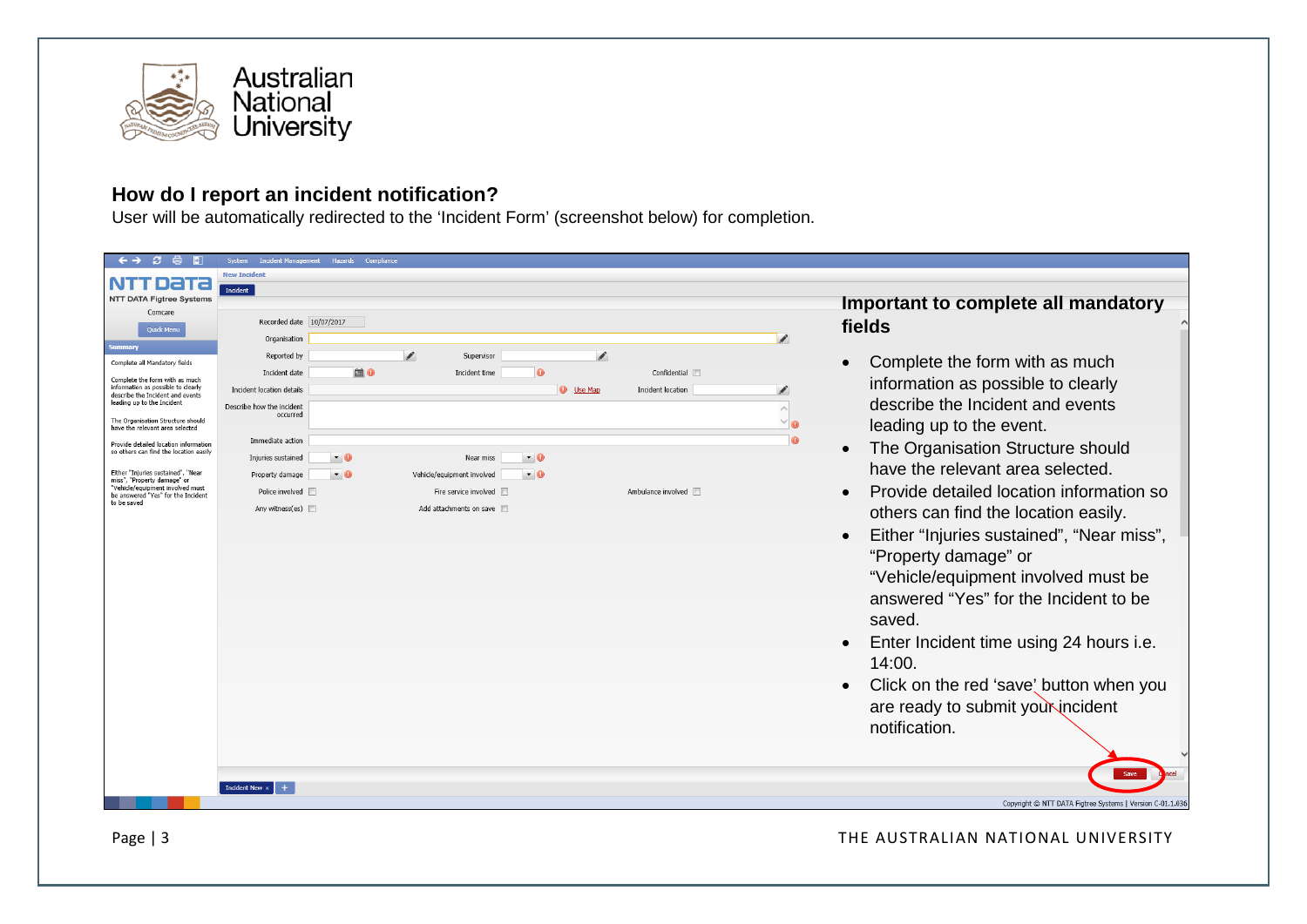

## **Terms and Definitions**

Tabled below are useful terminology and definitions to assist you with completing the incident or hazard notification form.

| <b>Organisation</b>          | Your position at ANU                                                                                                                                                              |  |  |
|------------------------------|-----------------------------------------------------------------------------------------------------------------------------------------------------------------------------------|--|--|
| <b>Reported by</b>           | The person completing the incident report (not necessarily the 'Affected' person).                                                                                                |  |  |
| <b>Supervisor</b>            | Person managing the 'Affected' person; receives email notification of incident.                                                                                                   |  |  |
| <b>Confidential</b>          | Prevents email notification from being sent to the 'Supervisors'; incident is reviewed by the<br>Associate Director of Work Environment Group (WEG), then actioned appropriately. |  |  |
| <b>Incident location</b>     | Allows for precise incident location to be selected.                                                                                                                              |  |  |
| Immediate action             | The steps you took to immediately reduce the risk of harm to self or others.                                                                                                      |  |  |
| <b>Injury sustained</b>      | Was someone injured as a result of the incident? If yes: they are the 'Affected person'.                                                                                          |  |  |
| <b>Near miss</b>             | An incident occurred and no one was injured but there was potential for harm.                                                                                                     |  |  |
| <b>Property damage</b>       | Wad property damaged?                                                                                                                                                             |  |  |
| Vehicle/equipment involved   | Were any vehicles or equipment involved?                                                                                                                                          |  |  |
| <b>Report by is affected</b> | Is the injured/involved person completing this report? If yes, they are the 'Affected person'.                                                                                    |  |  |
| <b>Affected person</b>       | The person who was injured or involved in the incident.                                                                                                                           |  |  |
| <b>Training provided</b>     | Indicate if you have received training on the activities that caused the incident.                                                                                                |  |  |
| <b>Shift started</b>         | Select 'Day' if you do not perform shift work, otherwise chose the shift that you were performing.                                                                                |  |  |
| Duties at time of injury     | Describe what duties you were performing at the time of the incident.                                                                                                             |  |  |
| <b>Usual duties</b>          | Describe your usual duties.                                                                                                                                                       |  |  |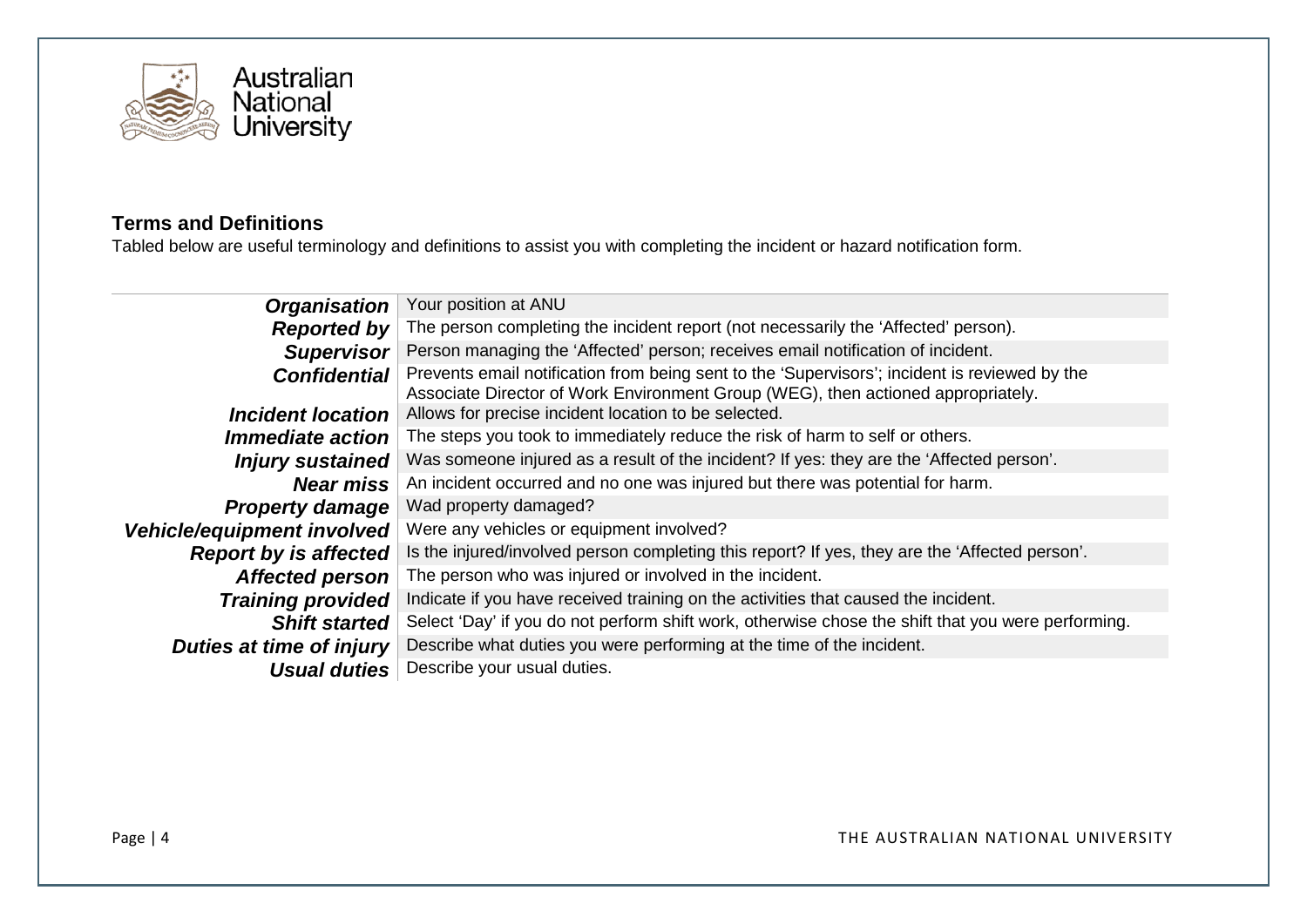

## **What is a hazard?**

A hazard is a situation that may currently exist or could arise out of a set of circumstances. There is a potential risk that the hazard may lead to a dangerous situation.

### **How do I report a hazard notification?**

Users can enter a hazard:

- Through the current 'Submit Incident Notification' HR Quick Links in HORUS;
- Via the [Figtree Workplace Incident & Hazard Reporting Tool webpage](https://services.anu.edu.au/information-technology/software-systems/figtree-workplace-safety-incident-hazard-reporting-tool) using the 'Login to Figtree' button; or
- By using the link available on the [Human Resources >> Health & Safety webpage.](https://services.anu.edu.au/human-resources/health-safety)

| How do I locate<br>the Hazard Form?<br>Click on 'Quick Menu'<br>and then 'Add Hazard'. | $\leftrightarrow$ $\circ$ $\circ$<br>System Incident Management Hazards Compliance<br><b>New Incident</b><br>NTT DATA<br>Incident<br><b>NTT DATA Figtree Systems</b><br>Recorded date 12/07/2017<br><b>Quick Menu</b><br>$\overline{\phantom{a}}$<br>Organisation<br>Add Incident<br>Add Hazard<br>Reported by<br>Supervisor<br>$\overline{\phantom{a}}$<br>Comp<br><b>DE O</b><br>Confidential<br>Incident date<br>Incident time<br>Complete the form with as much<br>information as possible to clearly<br><b>O</b> Use Map<br>Incident location<br>Incident location details<br>$\overline{\phantom{0}}$<br>describe the Incident and events<br>leading up to the Incident<br>Describe how the incident<br>occurred<br>The Organisation Structure should<br>have the relevant area selected<br>Immediate action<br>Provide detailed location information<br>so others can find the location easily<br>$-0$<br>$\blacksquare$ 0<br>Injuries sustained<br>Near miss<br>Either "Injuries sustained", "Near<br>Vehicle/equipment involved<br>$\blacksquare$ 0<br>Property damage<br>$-0$<br>miss", "Property damage" or<br>"Vehicle/equipment involved must<br>be answered "Yes" for the Incident<br>Fire service involved<br>Ambulance involved<br>Police involved<br>to be saved<br>Any witness(es)<br>Add attachments on save |
|----------------------------------------------------------------------------------------|---------------------------------------------------------------------------------------------------------------------------------------------------------------------------------------------------------------------------------------------------------------------------------------------------------------------------------------------------------------------------------------------------------------------------------------------------------------------------------------------------------------------------------------------------------------------------------------------------------------------------------------------------------------------------------------------------------------------------------------------------------------------------------------------------------------------------------------------------------------------------------------------------------------------------------------------------------------------------------------------------------------------------------------------------------------------------------------------------------------------------------------------------------------------------------------------------------------------------------------------------------------------------------------------------------------------------------|
| The next screen will<br>prompt you to select<br>'Yes' to proceed.                      | Information in this record has changed<br>$\times$<br>Are you sure you want to leave without saving?<br>No<br>res<br>Cancel<br>Save<br>Incident New $\times$ +<br>Copyright @ NTT DATA Figtree Systems   Version C-01.1.036                                                                                                                                                                                                                                                                                                                                                                                                                                                                                                                                                                                                                                                                                                                                                                                                                                                                                                                                                                                                                                                                                                     |

Page | 5 THE AUSTRALIAN NATIONAL UNIVERSITY